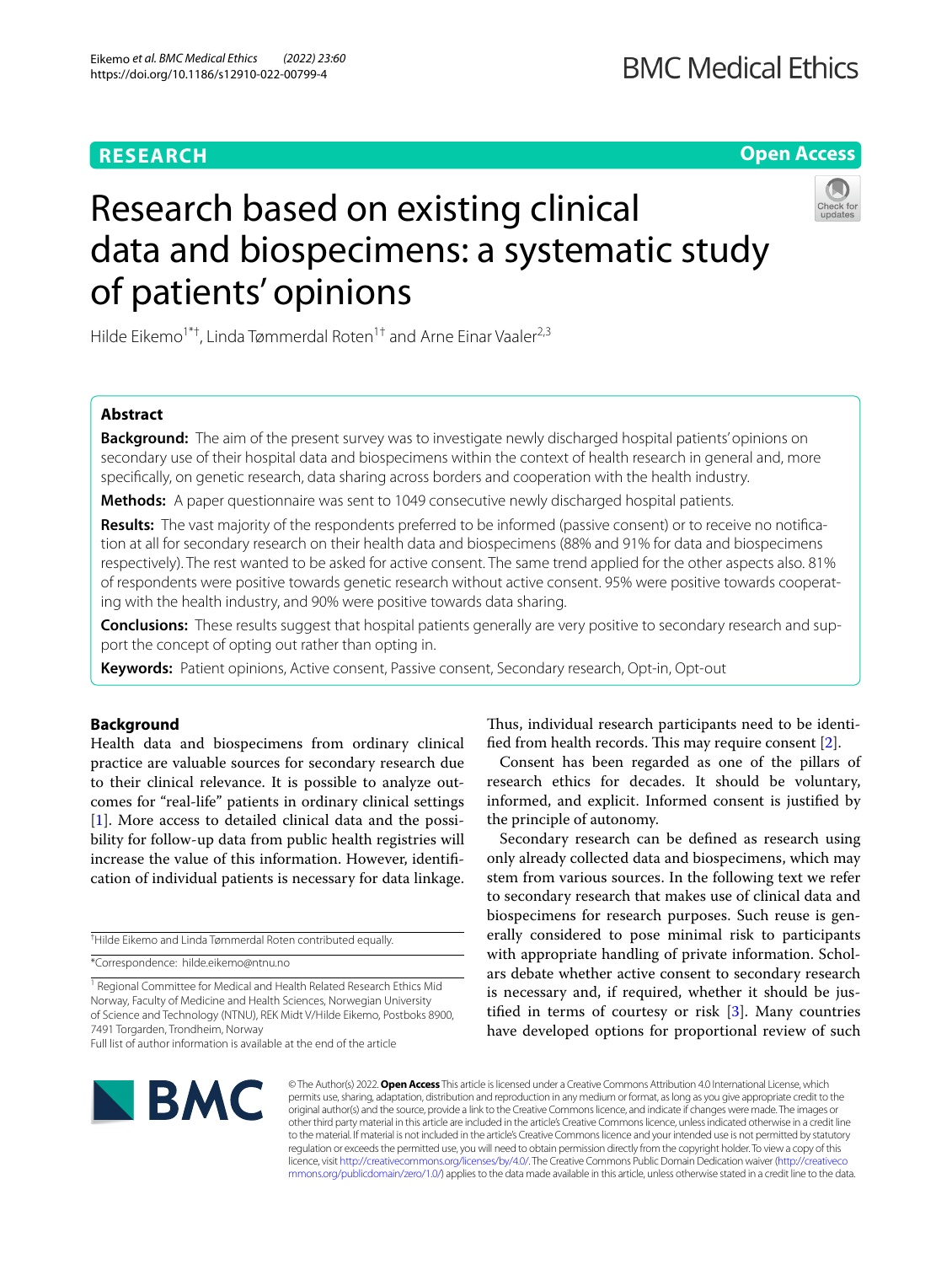studies. Still, legislation in diferent countries shows huge variation when it comes to regulating secondary research using data from hospital records and diagnostic biobanks [[4\]](#page-7-3). In Norway, where the present study was carried out, active consent is the main rule for both interventional and non-interventional research. Exemption rules exist, but are only used if strict criteria are met, such as minimal risk to the research participant, signifcant societal benefit, and that it is difficult to obtain active consent. For the use of biospecimens in health research, the research participants must also receive information about such use in beforehand and be given the opportunity to make a reservation from such use [[5\]](#page-7-4).

Multiple models for informed consent have been developed  $[6]$  $[6]$ . The models of consent may be active, requiring that participants actively provide their consent ("opt-in"), or passive where patients are informed about the project and included unless they express their desire to be excluded ("opt-out"). The active consent model is embedded in several countries' health research legislation. The appropriateness of passive consent has long been debated and is often considered to have both a low ethical and legal status [\[7](#page-7-6)].

"Broad consent" can be defned as "consent for an unspecifed range of future research subject to a few content and/or process restrictions" [[2\]](#page-7-1). If certain conditions are fulflled, this model has general support from patients, researchers, and ethicists [\[2](#page-7-1), [6\]](#page-7-5). One condition is that the secondary research should be supervised by external and independent bodies monitoring procedural correctness [\[6](#page-7-5)].

Patients may or may not be asked for their consent to secondary research at the time of examination and treatment. Consent forms, when available, often have varying degrees of specificity  $[8]$  $[8]$ . This is a challenge for institutional review boards (IRBs)/research ethics committees (ECs)/research ethics boards (REBs) and researchers when considering secondary research outside the scope of the original data subjects' consent [[1\]](#page-7-0).

There are a limited number of surveys exploring hospital patients' opinions regarding secondary research using their clinical, hospital-derived data. However, similar surveys on this topic have been investigated in general populations and in biobank research [[9\]](#page-7-8) and reviewed and debated by others [[10](#page-7-9)[–13](#page-7-10)]. Diferent methods of patient selection have been used, including "patients being enrolled from a convenience sample at clinic appointments" [\[14](#page-7-11)]. Other researchers have used structured or semi-structured telephone interviews. The studies generally have shortcomings, making it diffcult to draw frm conclusions. For instance, participants are seldom recruited in a systematic manner. This leads to uncertainty regarding the representativeness of the samples, the number of drop-outs, the clinical condition of patients, the seriousness of the illnesses, whether participants are inpatients or outpatients, and time since treatment. Limited knowledge exists about hospital patients' views on future linkage of data for secondary research, for instance linkage between medical records, their specifc phenotype, and public health registries.

A number of surveys have assessed views on the use of stored biospecimens in secondary research in diferent populations (reviewed by Domaradzki et al. [[10](#page-7-9)]). Chen and colleagues found that most participants "authorize the unlimited future use of their biological samples when given the opportunity to do so"  $[6]$  $[6]$ . However, this is an example of a more positive attitude. Generally, respondents want to decide whether their biospecimen can be used [\[2](#page-7-1), [8\]](#page-7-7). Schwartz et al. (2001) found that more than half of the respondents in their study believe researchers should obtain written informed consent before doing secondary research [\[15](#page-7-12)]. Most surveys assessing public attitudes towards storing biospecimens for prospective secondary research have addressed diferent populations than "real-world" hospital patients. Population studies have similar shortcomings  $[16]$  $[16]$ . We are not aware of any study that addresses hospital patients' opinions on secondary research on hospital data and biospecimens supplemented with alignment to public health registries.

The aim of the present survey was to systematically assess the opinions of recently discharged hospital patients regarding various aspects of secondary research on their hospital data and biospecimens.

## **Methods**

## **Population and recruitment**

During the time period of May 2018 to February 2019, 1049 patients were recruited in a systematic manner from seven diferent departments at St. Olav's Hospital, Trondheim University Hospital, Mid Norway. These were the Women's Clinic, the Clinic of Medicine, the Cancer Clinic, the Clinic of Surgery, the Department of Endocrinology, the Clinic of Thoracic and Occupational Medicine, and two district psychiatric centers. The seven departments were chosen to ensure a mix of both sexes, all ages (>18 years), various degrees of seriousness of illnesses, and both somatic and psychiatric disorders. Sample size was determined based on feasibility. The patients were a mix of inpatients and outpatients. Norwegian inpatient somatic and psychiatric services are based on catchment areas, primarily publicly funded, and open to anyone. All patients from the catchment area in need of acute and emergency services, and most of the elective patients in need of inpatient services, are admitted to the hospital. In addition, St. Olav's Hospital has an extensive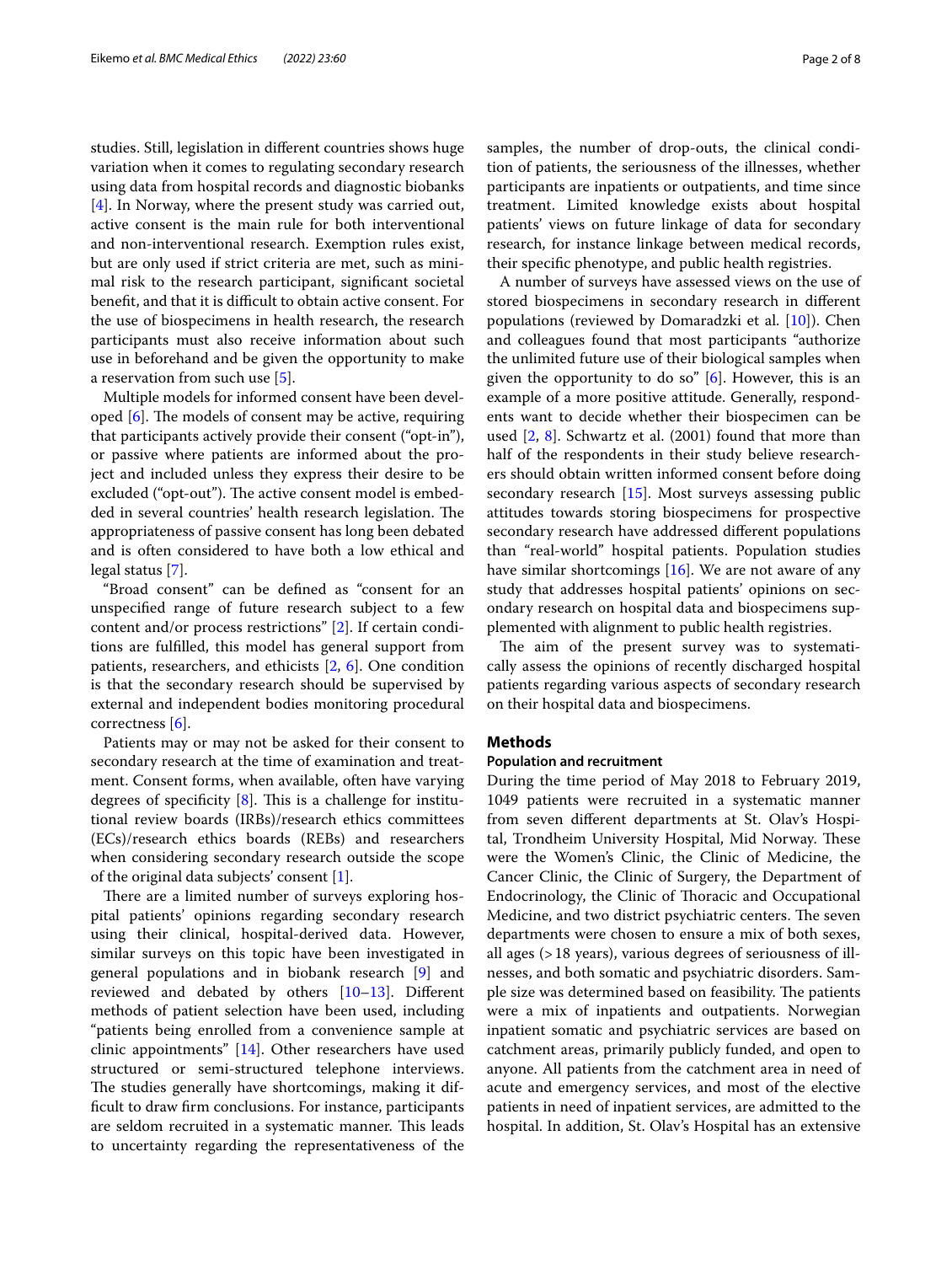outpatient activity serving every specialty in clinical medicine.

The staff of each clinic/department sent an envelope to the home address of 150 previously hospitalized patients including all discharged patients starting three months prior and going backwards on the patient list. The staff excluded patients in cases where the lack of capacity to consent to health interventions was documented in the health records.

The envelopes sent to the patients contained an invitation to take part in the survey (see Additional fle [1\)](#page-6-0), the questionnaire (see Additional fle [2\)](#page-6-1) and a postage paid envelope to be returned to the research group. The patients consented to take part in the survey by filling out and returning the questionnaire. They were informed that the researchers would only receive deidentifed data.

In order to enhance the recruitment, participants who returned the questionnaire were entered in a drawing to win an iPad. To be able to identify a winner, each questionnaire was marked with a unique number. The identity of the patient receiving the specific number was known only to the staff at the hospital departments. The staff noted the sex and age of all invited patients.

### **The questionnaire**

The 12-item questionnaire had two to four response alternatives for every item (see Additional fle [2\)](#page-6-1). It was initially developed by the authors and subsequently refned through an extensive expert review process including the director of research at the hospital, medical specialists from the participating clinical departments, members of the local research ethics committee, former patients, laypersons and the hospital's service use advisory group. The text was in Norwegian.

The single items included topics such as the preferred level of consent for secondary research on already collected health information, biospecimens, and genetic data, as well as data sharing across national borders and cooperation with the health industry. The questions did not specify the state (i.e. identifable vs. de-identifable vs. anonymized) of the hospital data and biospecimens.

For decades, Norway has kept national health registries (e.g. the Cancer Registry, the Education Registry, the Cause of Death Registry) that collect information on all residents. Individuals are identifed with a unique, eleven-digit number. Information from a hospital stay can be linked with retrospective and/or prospective data using the registries. A question regarding such linkage was also included.

A limited number of demographic variables (age group, sex and hospital department) were added to the questionnaire.

## **Statistical analyses**

The differences in the characteristics of respondents and non-respondents were analyzed in IBM SPSS Statistics 26 using crosstabs and Pearson Chi-square tests with a signifcance level of 5%. P-values were computed by using Pearson Chi-square tests in a  $2 \times 2$ ,  $2 \times 5$  and  $2 \times 7$  contingency table comparing respondents and nonrespondents for the variables sex, age, and department, respectively.

## **Results**

## **Response rate**

Out of 1049 requests for participation, fourteen were returned unopened. The total response rate was 41% (424 out of 1035 requests). According to national legislation, information about sex, age and department can be collected without active consent in order to compare respondents and non-respondents. However, six of the non-respondents actively refrained from sharing even this limited data for scientifc purposes. For one of the non-respondents we only have information about which clinic the questionnaire was sent from.

### **Respondents and non‑respondents**

Age, sex and department of respondents and nonrespondents is presented in Table [1](#page-3-0).

Chi square analyses revealed no statistically signifcant diferences between respondents and non-respondents in terms of sex, but women made up a majority of those that were asked for participation. Signifcantly fewer discharged patients in the age group 18–29 years answered the questionnaire, whereas in the age group 70 years and older  $(70+)$  significantly more answered the questionnaire. Signifcantly fewer patients at the district psychiatric centers answered the questionnaire, whereas signifcantly more patients at the cancer clinic answered the questionnaire.

#### **The respondents' opinions**

We asked the newly discharged patients about their opinions regarding the appropriate level of consent for secondary research on already collected health information, biospecimens, and genetic data, and sharing of health information and biospecimen across national borders. Figure [1](#page-3-1) shows their opinions on level of consent for secondary research on health information, biospecimens, and genetic data (questions 1–3). 12% of the respondents preferred an active consent model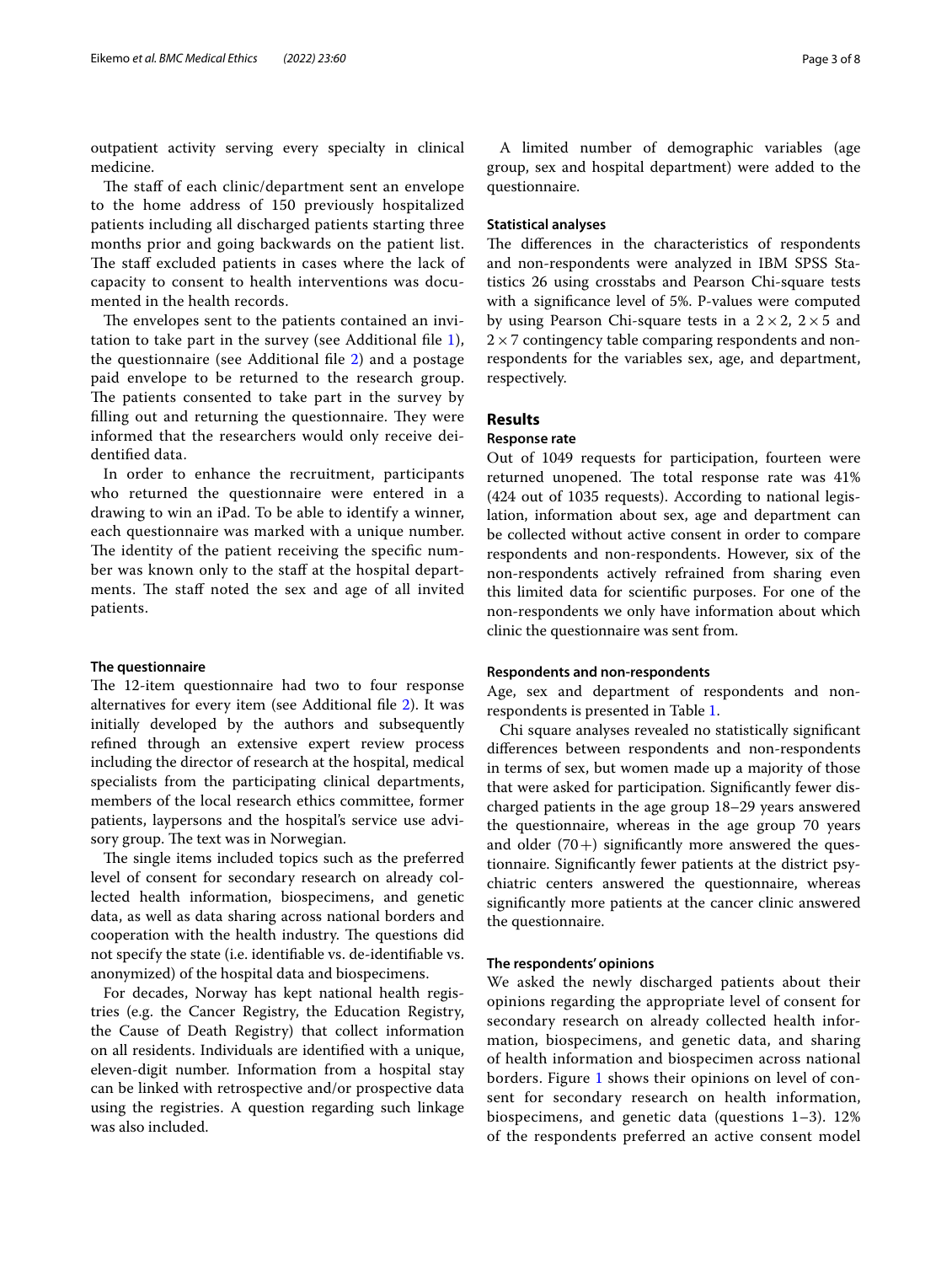|                                                   | <b>Respondents</b><br>(%) | Non-respondents<br>(%) |
|---------------------------------------------------|---------------------------|------------------------|
| Sex                                               |                           |                        |
| Female                                            | 265(62.5)                 | 365 (60.3)             |
| Male                                              | 159 (37.5)                | 239 (39.5)             |
| Missing                                           |                           | 1(0.2)                 |
| Total                                             | 424 (100)                 | 605 (100)              |
| Age (years)                                       |                           |                        |
| $18 - 29$                                         | $61(14.4)^a$              | 154(25.5)              |
| $30 - 39$                                         | 68 (16.0)                 | 109 (18.0)             |
| $40 - 49$                                         | 38 (9.0)                  | 84 (13.9)              |
| $50 - 69$                                         | 153 (36.1)                | 148 (24.5)             |
| $70+$                                             | $100(23.6)^{b}$           | 65 (10.7)              |
| Missing                                           | 4(0.9)                    | 45 (7.4)               |
| Total                                             | 424 (100)                 | 605 (100)              |
| Department                                        |                           |                        |
| Women's clinic                                    | 59 (13.9)                 | 91 (15.0)              |
| Cancer clinic                                     | $85(20.0)^c$              | 65 (10.7)              |
| Clinic of medicine                                | 58 (13.7)                 | 87 (14.4)              |
| Clinic of surgery                                 | 63 (14.9)                 | 83 (13.7)              |
| Department of endocri-<br>nology                  | 66 (15.6)                 | 81 (13.4)              |
| Clinic of thoracic and occu-<br>pational medicine | 59 (13.9)                 | 85 (14.0)              |
| Tiller and Nidaros DPS                            | 34 $(8.0)^d$              | 113(18.7)              |
| Missing                                           |                           |                        |
| Total                                             | 424 (100)                 | 605 (100)              |
|                                                   |                           |                        |

<span id="page-3-0"></span>**Table 1** Characteristics of respondents and non-respondents

Data presented as number/count (percentage). *P* values are computed by using Pearson Chi-square test in a  $2 \times 2$ ,  $2 \times 5$  and  $2 \times 7$  contingency table (crosstabs) comparing responders and non-responders for the variables sex, age and department respectively

a,b Significantly fewer discharged patients in the age group 18-29 years participated, whereas in the age group 70 years and older (70+) significantly more participated ( $\chi^2$  = 55.714, *p* value = 2.3\*10<sup>-11</sup>)

c,d Significantly fewer patients at the district psychiatric centers participated, whereas significantly more patients at the Cancer clinic participated ( $\chi^2$  = 35.943, *p* value=0.000003)

("opt-in"), 42% preferred passive consent ("opt-out"), and 46% did not think it necessary to consent or receive any information about their health information being used in secondary research. For the future use of biospecimens, 9% of the respondents wanted to consent actively, 35% wanted to give passive consent, and 57% did not think it necessary to consent or receive any information about their biospecimens being used. When it comes to secondary research on genetic data, 17% of the respondents preferred an active consent model, 43% preferred passive consent, and 38% did not think it necessary to consent or receive any information about their genetic data being used at all. Only 2% of the respondents did not want their genetic data to be used in secondary research.



<span id="page-3-1"></span>**Fig. 1** The respondents' opinions on secondary research in their health information, their biospecimen and the genetic data derived from it (presented as percent). We asked if secondary research in health information, biospecimen and genetic data was okay (1) with active consent ("opt-in"), (2) with passive consent ("opt-out"), (3) without information or (4) not okay

Regarding the linkage of hospital data to other sources of information such as national registries (question 5), 10% of the respondents wanted an active consent model, 39% wanted a passive consent model, and 50% did not think it necessary to consent or receive any information about their health information being linked to other sources. Only 1% of the respondents did not want their hospital data to be linked to other sources.

Figure [2](#page-3-2) shows the respondents' opinions on level of consent regarding sharing health information and biospecimen across national borders (question 9 and 10). 10% of the respondents wanted an active consent model, 35% wanted a passive consent model, and 53% did not think it necessary to consent or receive any information about their health information being shared.

Whereas 2% of the respondents did not want their health information to be shared, 11% of the respondents

<span id="page-3-2"></span>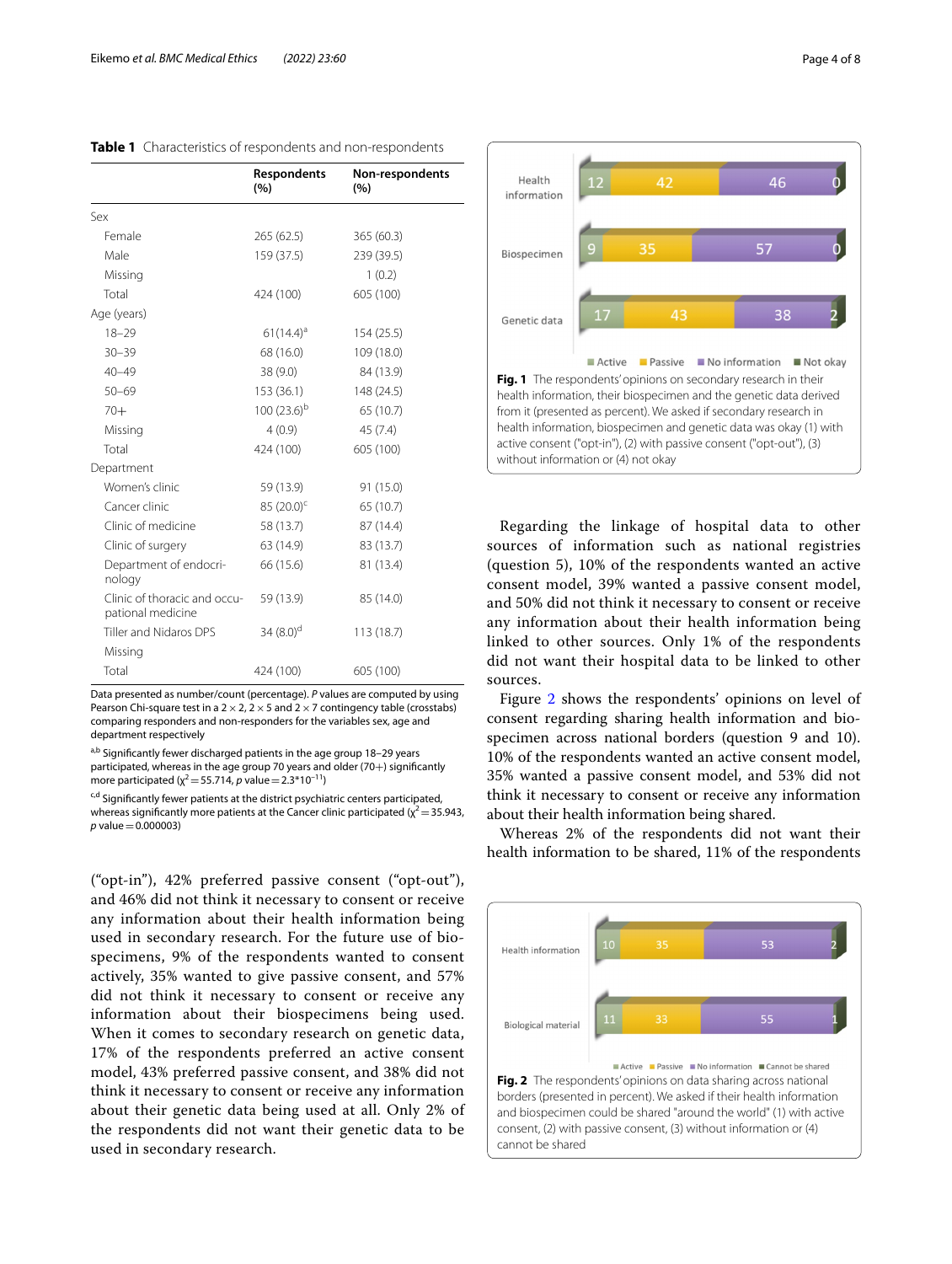



<span id="page-4-0"></span>

<span id="page-4-1"></span>wanted an active consent model, 33% wanted a passive consent model, and 55% did not think it necessary to consent or receive any information about their biospecimens being shared. 1% of the respondents did not want their biospecimens to be shared.

We also asked the newly discharged patients about their opinions on researchers' cooperation with the health industry in two diferent contexts (questions 6 and 7). The two contexts are  $(1)$  cooperation to improve treatment and (2) cooperation for proft. Figure [3](#page-4-0) shows that 95% and 5% of the respondents, respectively, are okay or not okay with their biospecimens being used in research cooperation with the health industry with the aim of improving treatment. When the aim of the research cooperation is proft, 33% and 67% respectively are okay or not okay with their biospecimens being used.

The respondents were asked if they prefer a broad consent or specific consent model (question 11). The majority of the respondents, 62.5%, answered that they preferred a broad consent model, whereas 37.5% preferred a specifc consent model.

The newly discharged patients were also asked about their petition for information about results of genetic testing (question 4). Figure  $4$  shows that the majority of the respondents, 55%, wanted information about the results of genetic testing even when an illness cannot be treated or prevented. 36% of the respondents wanted information about the results only if the illness can be treated or prevented, and 9% did not want any information about the results.

Additional fle [3](#page-6-2) summarizes the respondents' answers as frequencies and percentages for all twelve questions in the questionnaire.

## **Discussion**

## **A positive attitude towards secondary research**

In general, the respondents had a very positive attitude towards secondary research. Close to 90% preferred either passively consenting ("opt-out") to the use of their health data or not being informed at all. They were even more positive towards the use of biospecimens. Only one patient (0.2%) declined to let their health information be used in secondary research. No patients objected to the use of their biospecimens.

Chen et al. (2005) reviewed consent forms from 61 previous studies involving questions on stored biospecimens  $[6]$  $[6]$ . The study populations were mixed including patients, family members, and healthy volunteers. They found that close to 90% "authorized future research on any medical condition." However, their review is somewhat limited by the lack of information on drop-out rates in the diferent included studies [\[6](#page-7-5)]. Other surveys have similar shortcomings, but results frequently indicate more reluctance to secondary research on stored biospecimens [[2,](#page-7-1) [14\]](#page-7-11). In a study from 2008, Hull et al. found that knowing what research was performed was important to 72% and 81% of respondents, depending on whether the specimens were anonymous or not  $[14]$  $[14]$ . The results from Chen et al. (2005) are supported by the present study indicating that patients are positive towards secondary research both on their health data and on biospecimens. In contrast, the legislation in many countries is based on a moderate protectionist approach saying that humans should be protected against undue risk in research  $[17]$  $[17]$ . There may seem to be a disharmony between legislation and patients' perspective.

Data and biospecimens from routine healthcare have the potential to transform the healthcare services. Access to data from examinations, treatments, and "real-life" patient outcomes in ordinary clinical settings is crucial, not only for quality control but also for the further development of personalized medicine and artifcial intelligence to improve diagnostic practice  $[14]$  $[14]$  $[14]$ . The patients who have previously consented to the research use of their data and specimens have made progress possible. Some argue that new patients who beneft from these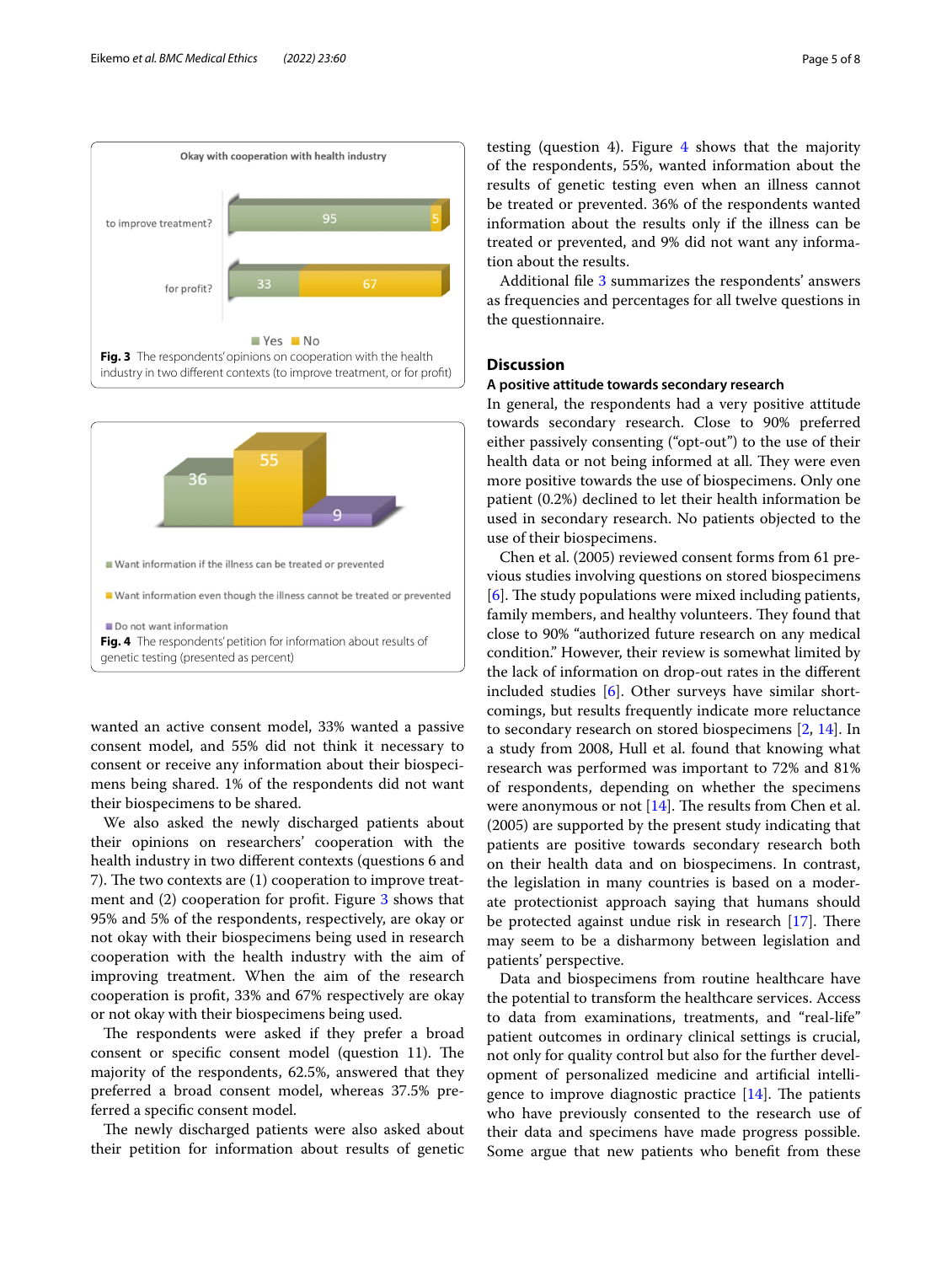improvements have an ethical obligation to contribute themselves. Consequently, researchers should have access to hospital data for secondary research without active consent from patients [\[18](#page-7-15)]. Others argue that during national or international pandemic outbreaks it is vital to have the broadest samples possible  $[2, 19]$  $[2, 19]$  $[2, 19]$ . The COVID-19 pandemic exemplifes a clinical situation in which there is an urgent need for reliable data.

The results from empirical studies on patients' opinions, like ours, should be kept in mind when discussing the balancing of autonomy and society's interest in the greater good.

## **Secondary research on genetic information**

Regarding secondary research on genetic information, the patients had similarly positive attitudes. 81% of the respondents would allow it without active consent. Over 90% wanted to know if the genetic tests disclosed an increased risk of serious future illness. Even in cases where the illness could not be treated or prevented, more than half of the respondents still wanted the information. Hence the patients were much more interested in information about their health than in general information about researchers using their health information and biospecimens. These findings are in line with findings in a population of patients treated for cancer [[6](#page-7-5)], indicating that a majority of patients are interested in information about their (future) health status if it is available.

#### **Data linkage, data sharing and confdentiality**

The respondents also had positive attitudes regarding linkage of their hospital data to other sources of information. Only 1% of the patients refused, while another 9.4% wanted to be informed about potential linkages. Thus, 90% of the patients accept that health information from hospitalizations is linked to information in large national registries like the Cancer Registry, the Education Registry, and the Cause of Death Registry. This is in accordance with a study on lay people's views on data linkage research [[20\]](#page-7-17).

Using a vast number of variables increases the possibility of reverse identifcation of single individuals, even though the data stems from sources that are deidentifed. However, the results from the present study support a general impression that patients want research to be conducted. In our study the state of the data (i.e. identifable vs. deidentifed) was not specifed in most of the questions. In other studies however the distinction between identifable and anonymous data has previously been shown to be important for patients indicating the need for informed consent when there are risks of confidentiality or privacy loss  $[21]$  $[21]$ . There are also studies which indicate that patients prefer to know what they contribute to regardless of risks to privacy or confdentiality [[22\]](#page-7-19). Patient opinions might vary between countries, infuenced by cultural background and the population's general trust in the health authorities.

Previous surveys have indicated that patients are reluctant to accept research on their biospecimens performed in foreign countries  $[2, 6]$  $[2, 6]$  $[2, 6]$  $[2, 6]$  $[2, 6]$ . The present study population had a diferent view. More than half of the respondents would accept that their biospecimens be shared "around the world" without receiving any information about this. Another 33% were satisfed with giving passive consent. Only 1% of the patients were negative towards passive consent. The same trends applied for health data. The lack of previous studies from hospital patient populations makes it difficult to interpret these differences. Again, we hypothesize that a populations' general trust in health authorities might explain parts of the observed discrepancy. Future research addressing this topic would be informative since data sharing and confdentiality is becoming more and more relevant with an increased focus on international cooperation.

## **Health data and the industry**

In the present study, 95% of respondents were positive towards the use of their biospecimens in research involving business enterprises when the main aim was to provide better treatments. The number dropped to 33% when the main aim was economic proft. One might object that the questions were formulated without nuance. The respondents were forced to accept the premise that these aims can be separated, which is not necessarily true. However, it enabled us to unravel that the main aim of the research is decisive. Research for the common good is highly desirable, but research to proft the few is not. Warner et al. (2018) made similar fndings [[23\]](#page-7-20). Donors only "found it moderately acceptable that researchers at for-proft companies used the biospecimens" [\[6](#page-7-5)]. Reasons may be that the public, as well as the patients, is unaware of the important research conducted by commercial entities. Limited understanding of how research can translate into efective drugs suggest a need for public education in this area  $[6]$  $[6]$ .

## **Specifc versus broad consent**

Under certain conditions, a model with "broad consent" has support from patients, researchers, and ethicists [\[2](#page-7-1), [6](#page-7-5), [24\]](#page-7-21). This model gives donors or patients sufficient control over the use of their biospecimen, while the burdens and costs for researchers remain acceptable [\[2](#page-7-1)]. In the present study, the information accompanying the item regarding specifc or broad consent was quite extensive (see Additional fle [2\)](#page-6-1). A majority of 62.5% preferred a broad consent model. However, the minority of 37.5% who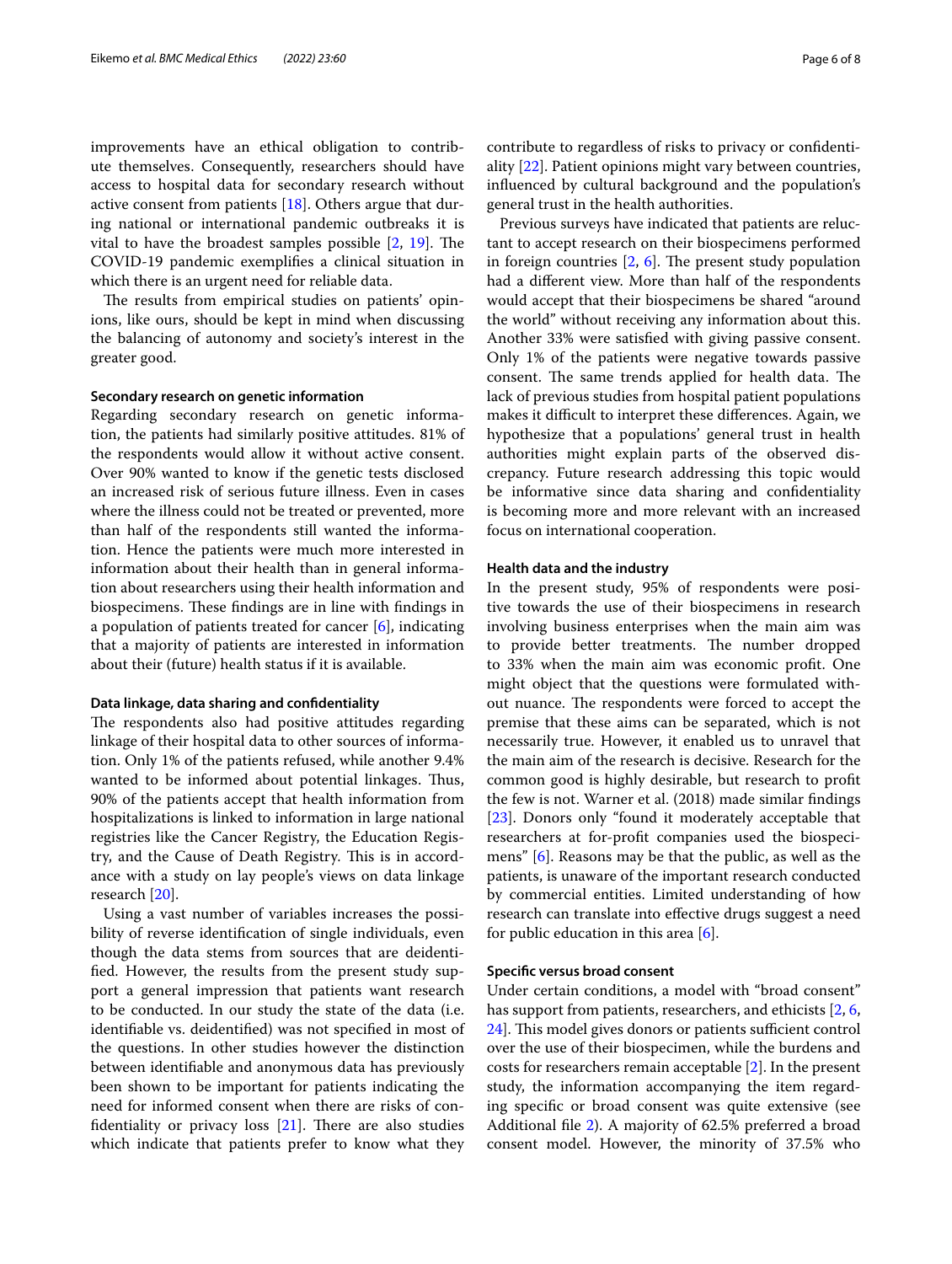preferred specifc information is considerable. Generally, the present study population had a very positive attitude towards secondary research being conducted without active consent, but a substantial minority still wanted to be informed. Altogether, the fndings in the present study are comparable to previous fndings. For the majority of biospecimen donors, the concrete purpose of a study is less important [[2\]](#page-7-1). However, there are also studies showing that members of the public are ambivalent about the use of broad consent for the use of biobank specimens due to concerns regarding certain types of research [[25–](#page-7-22) [28\]](#page-7-23). The present study may indicate that the purpose of a study is more important for hospital patients than for biospecimen donors from other contexts.

## **Strengths and limitations**

The present survey was conducted in a population of patients recently discharged from diferent hospital departments. The participants had been hospitalized between three and fve months before they answered the questionnaire. They were included in a systematic manner. The relatively short interval between the hospital stays and the survey makes it probable that the themes addressed are relevant to the respondents. Their recent experiences as hospital patients may indicate an increased ability to personally refect upon each item in the questionnaire. Previous surveys on the same subject have, to a large degree, been conducted in non-clinical or mixed samples. Thus, comparisons to other surveys must be made with caution.

Labeling, language, and conceptual clarity are important in surveys. Participants' or patients' responses are infuenced by the overall presentation of the survey, as well as the formulation of single items or questions [\[14](#page-7-11)]. Biospecimens, for instance, can also be called "biological samples," "specimens," "human biological material," or "donor material"  $[2]$  $[2]$ . The terms that are used influence how questions are perceived and complicate possible comparisons between studies. The undefined state of the hospital data and biospecimens is recognized as a limitation.

The response rate  $(RR)$  to the survey was 41%. This may be regarded as low and thus as a limitation.

On the other hand, the response representativeness in a study sample may be regarded as at least as important as the RR [\[29\]](#page-7-24). Looking at Table [1](#page-3-0), only expected diferences appeared. Cancer patients are known to more often participate in research as compared to other patients, and psychiatric patients less often. Likewise, older patients participate more often than younger patients. However, the respondents were all patients willing to respond in our questionnaire survey, and hence perhaps more willing to consent in the first place. This might present a bias.

Beyond this, the population of respondents included patients from a wide range of hospital departments and severity of illnesses. Furthermore, all ages are represented and so are both sexes. Still, we are cautious to claim that the respondent group is representative for the population of newly discharged patients in general.

## **Conclusions**

The present study demonstrates that the respondent group was very positive to secondary research and support the concept of opting out rather than opting in. Keeping patients informed of planned research is also in line with the requirements of the General Data Protection Regulation (GDPR) and enables participants to exercise their rights, including the right to access information about oneself and the right to withdraw from participation. Our results also suggest that the model of broad consent is acceptable. Based on the voices of these patient representatives, we advocate for a liberalization of the consent policy in national legislations and hence the practices of IRBs/ECs/REBs [\[15](#page-7-12), [30\]](#page-7-25).

#### **Abbreviations**

EC: Ethical committee; GDPR: General data protection regulation; IRB: Institutional review board; REB: Research ethics boards; RR: Response rate.

### **Supplementary Information**

The online version contains supplementary material available at [https://doi.](https://doi.org/10.1186/s12910-022-00799-4) [org/10.1186/s12910-022-00799-4](https://doi.org/10.1186/s12910-022-00799-4).

<span id="page-6-1"></span><span id="page-6-0"></span>**Additional fle 1.** Information to participants. The information text sent to the participants

<span id="page-6-2"></span>**Additional fle 2.** Questionnaire. The questionnaire sent to all the participants

**Additional fle 3.** Respondents' answers to questionnaire. A summary of the respondents' answers as frequencies and percentages for all twelve questions in the questionnaire

#### **Acknowledgements**

The authors are grateful for the assistance from the departments at St. Olav's Hospital in distributing the questionnaires to former patients. We would also like to thank Professor Sven Erik Gisvold at NTNU who reviewed late drafts of the manuscript. Last but not least, we gratefully acknowledge the participants.

#### **Author contributions**

HE and LTR performed the data collection. LTR analyzed data. All authors contributed to the planning, interpretation and writing of the manuscript. All authors read and approved the fnal manuscript.

### **Funding**

N/A No funding beyond ordinary salary funds.

#### **Availability of data and materials**

The dataset collected and analyzed during the current study are available from the corresponding author on reasonable request.